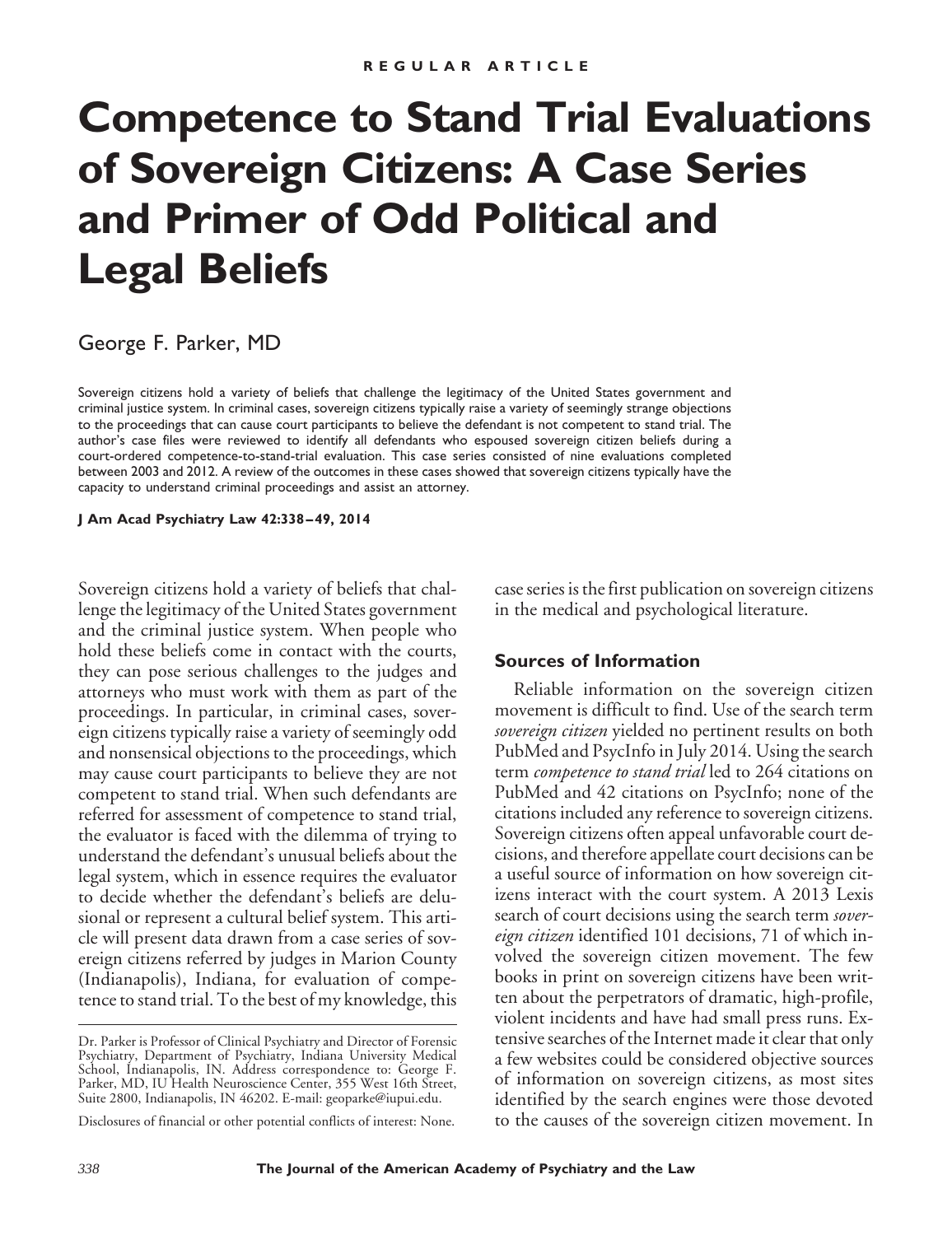particular, the Southern Poverty Law Center (SPLC) and the Anti-Defamation League (ADL) are civil rights organizations with good reputations and a long history of investigating and tracking groups with extreme and possibly dangerous beliefs. The websites of the SPLC and the ADL each contain substantial information on the development of the belief system of sovereign citizens over the past decades. Additional information on sovereign citizens can be found on the website of the Federal Bureau of Investigation (FBI).

#### **Background**

To understand the sovereign citizen belief system, one must understand the history of the movements that preceded and accompany it, including the Christian Identity, tax protest, Posse Comitatus (power of the county), and patriot/militia movements. The Christian Identity movement has its origins in 19th century England, where religious writers advanced the theory that modern European people were the descendants of the lost tribes of the Old Testament.<sup>1,2</sup> This belief was introduced into the United States by speakers from England in the late 19th century and was adopted by a small number of people. It became more popular during the Great Depression in the 1930s, when it began to evolve into an anti-Semitic philosophy, particularly on the West Coast, where its primary leader, Wesley Swift, was also active in other extremist groups, including the Ku Klux Klan. In its present form, many Christian Identity adherents believe the nonwhite races were created before Adam and Eve and thus have no soul. They also believe the world is very likely in its last days and thus have little faith in secular institutions, which makes Christian Identity an attractive theology for people who hold antigovernment beliefs, including sovereign citizens and militia members. The Christian Identity theology spread rapidly through right-wing extremist groups in the 1960s, including segregationist groups, the Posse Comitatus movement, and the Aryan Nation. Christian Identity declined as a separate movement in the 1990s, as extremist groups were dismantled by arrests and prosecutions. It is currently believed to be strongest in the Pacific Northwest and the Midwest.<sup>1</sup>

The tax protest movement began in the 1950s and 1960s and continues to exert a strong influence in right-wing extremist ideology.<sup>3,4</sup> This movement coalesced in the late 1950s around the proposed Liberty Amendment to the U.S. Constitution, which would have banned income, estate, and gift taxes. With the failure of this effort, the more extreme opponents of income taxes moved on to develop arguments that the income tax was nonetheless illegal. In the 1960s, Arthur Porth put forward the argument that the Sixteenth Amendment, which authorized the federal income tax, violates the Thirteenth Amendment, which banned slavery, as citizens were placed into involuntary servitude by their obligation to pay income taxes. Porth later adopted the strategy of writing on his tax form that he was invoking his Fifth Amendment right of avoiding self-incrimination.<sup>3</sup> Since then, tax protestors have brought forth a variety of creative strategies and explanations to avoid paying taxes, many of which have been adopted by people who also hold sovereign citizen beliefs. Many tax protestors ended up in court due to their refusal to pay federal taxes, and the courts have not been sympathetic to their arguments. In 1991, the U.S. Supreme Court, in *Cheek v. U.S.*,<sup>5</sup> ruled that tax protestors could not use a good-faith argument to excuse their failure to pay taxes after adopting tax protestor beliefs; this defense was also raised by actor Wesley Snipes and was rejected on appeal.<sup>6</sup> The tax protest movement is believed to be an entry point into other extremist belief systems, including Christian Identity and the sovereign citizen philosophy.<sup>3</sup> The Internal Revenue Service (IRS) began to challenge tax protest efforts aggressively in the early 1980s, but this focus diminished in the late 1990s, in response to congressional hearings on allegedly abusive practices employed by IRS investigators and cuts in the IRS budget. $4$ 

In the late 1960s, the Posse Comitatus movement brought together elements of the Christian Identity and the tax protest movements into secretive, decentralized, and loosely organized extremist groups.<sup>7</sup> This movement apparently began as two separate groups in the late 1960s, one led by Henry Beach and the other by William Potter Gale. The latter was a Christian Identity minister who had championed the tax protest movement and became one of the recognized leaders of Posse Comitatus.<sup>7,8</sup> Its adherents hold a strong anti-government philosophy and believe that the only legitimate forms of government are those of towns and counties. The common law, as they understand it, is the basis of government, rather than constitutional law, and the sheriff, as the highest legitimate elected official, is supposed to enforce this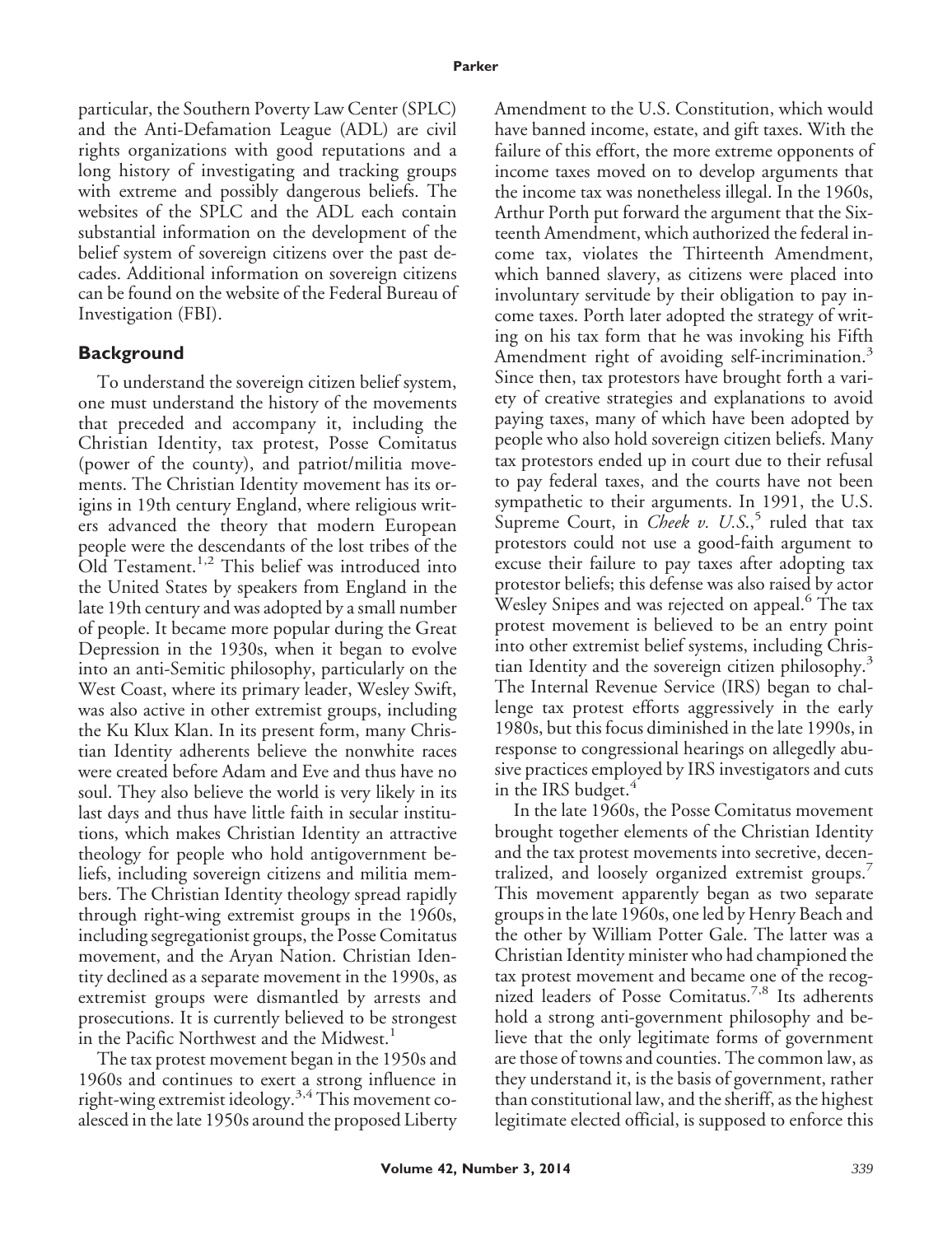common law. This movement began in the United States Northwest but became popular in the Midwest during the 1980s, when the U.S. farm economy, particularly small farmers, struggled with a combination of low prices, high debt burdens, and high interest rates, which led to many farm foreclosures.<sup>7</sup> In assisting farmers facing foreclosure, Posse Comitatus members tried to intimidate local officials with threats of physical violence and so-called paper terrorism. The latter strategy consisted of filing false liens on the property of targeted officials, filing multiple court documents in an attempt to overwhelm and frustrate the court process, and issuing indictments from common law courts created by local Posse chapters. One Christian Identity and Posse adherent, James Wickstrom, preached to beleaguered farmers that the federal government and taxes were illegal; driver's licenses were a form of tyranny; and, as a sovereign citizen, one could use false money orders to pay taxes.<sup>9</sup> Around the same time, Frederick Saussy created the idea of using "public office money certificates," which he claimed were "redeemable in dollars of the money of account of the United States upon an official determination of the substance of the money of account" to pay taxes.<sup>4</sup> The Posse Comitatus movement faded when many of its leaders were convicted of a variety of offenses, ranging from tax evasion and impersonating public officials to plotting assassinations and bomb attacks. A few Posse members violently resisted efforts to arrest them; in 1983, Gordon Kahl, while fleeing federal tax charges, killed three police officers before he was killed in another shootout with police.<sup>3</sup> Media reports on these and other high-profile incidents publicized the racist and anti-Semitic underpinnings of the Posse Comitatus and Christian Identity movements, which contributed to their decline in popularity.

The militia movement is the ideological heir to the Posse Comitatus movement. Posse members often engage in paramilitary training in preparation for the struggle to bring the government back to the people, and Posse leaders often call their groups unorganized militias, referring to language in federal and state laws created after the end of compulsory military service.<sup>10</sup> The militia movement did not directly derive from the Posse Comitatus movement, but instead grew from anger about the federal government's role in the violent incidents at Ruby Ridge in 1992 and Waco in 1993. These events mobilized

Christian Identity and sovereign citizen adherents and catalyzed the growth of armed militias, particularly among those who held radical gun rights beliefs and regarded members of militias as exempt from federal gun laws. Militia members and individual militia groups were quite diverse but were united in their fear of and opposition to the federal government, which they believed was part of a vast conspiracy to strip Americans of their rights. As a result, ideas common to sovereign citizens were popular within these groups. In particular, many militia groups held a strong belief that the United States had a common law heritage that had been abrogated by the federal government and feared that U.S. courts had become military courts. Some of these groups advocated the use of paper terrorism tactics as retaliation and issued fraudulent monetary instruments on their own authority. One of these groups, the Montana Freemen, gained a degree of notoriety in 1996 when they engaged in an 81-day standoff with federal and state law enforcement that ended peacefully.<sup>8</sup>

The militia movement grew in the mid-1990s, even after law enforcement agencies greatly increased their focus on domestic terrorism in response to the 1995 Oklahoma City bombing.<sup>10</sup> However, by the end of the 1990s, many militia groups had disbanded, and many members were put in prison for violation of firearms laws. The movement did not disappear, however, and appears to have strengthened in recent years.<sup>11,12</sup> The recession in 2008, which was accompanied by increased unemployment and many home foreclosures, facilitated the growth of the militia, tax protest, and sovereign citizen movements. Observers of these groups have observed a gradual coalescence of the beliefs of the tax protestors, sovereign citizens, and militia members and have described the combined beliefs as the patriot movement. In addition, anti-immigrant minuteman groups have moved toward the ideology of the patriot movement and have begun to promote sovereign citizen beliefs.<sup>13,14</sup> As these movements have grown and come together, they have attracted the attention of federal law enforcement agencies. After Jerry Kane and his son, both sovereign citizen adherents, killed two police officers during a routine traffic stop in 2010, the FBI described extremist sovereign citizens as "a domestic terrorism movement" and a potentially serious threat to law enforcement staff.<sup>15</sup> The number of people who hold sovereign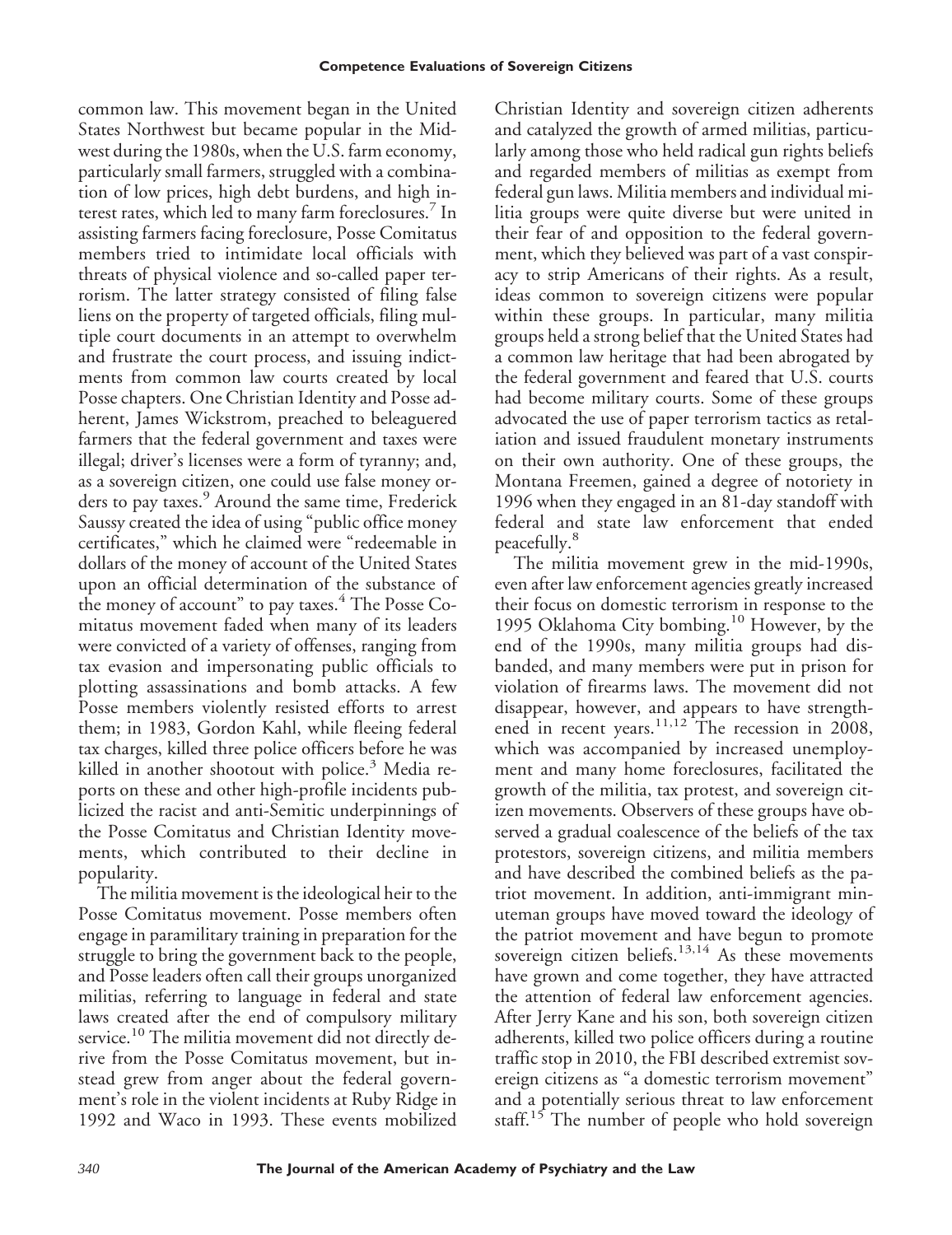citizen beliefs is difficult to measure, given their strong antigovernment beliefs, but the SPLC has tracked a significant increase in the number of patriot movement groups, from 149 in 2008 to 1,274 in 2011; they estimated that 300,000 Americans held sovereign citizen beliefs and 500,000 shared tax protest beliefs.<sup>11</sup> Another recent development in the spread of sovereign citizen beliefs has been the growth of these ideas in African-American and prison populations.<sup>16</sup> African-American adherents typically subscribe to the belief that they are Moorish American, which gives them privileged legal status, but otherwise hold many sovereign citizen beliefs, such as redemption theory, and apply similar tactics, including misuse of liens and creation of false accounts.<sup>17</sup>

#### **Methods**

I reviewed my case files from 2001 to 2012 seeking to identify defendants who had espoused sovereign citizen beliefs during a court-ordered evaluation of competence to stand trial. Demographic information was collected during the competence evaluation and was corroborated by court documents, including the probable cause affidavit. The diagnosis of each defendant was based only on the clinical interview; medical records were not available as a collateral source, as none of the defendants was receiving mental health treatment in jail, and the two defendants who reported any history of mental health treatment provided only vague information about being treated years earlier. The clinical diagnosis was based on the defendant's report of symptoms during the interview; the interviewer used a semi-structured interview format, guided by the criteria in the Diagnostic and Statistical Manual of Mental Diseases, Fourth Edition, Text Revision (DSM-IV-TR).<sup>18</sup> The criminal charges for each defendant were identified from the probable cause affidavits, and the outcome of each case was found in public court records. Each defendant's competence to stand trial was assessed in a semistructured interview format based on the Mc-Garry criteria.<sup>19,20</sup>

The sovereign citizen beliefs held by the defendants were identified from the court reports, and each element was used as a search term on Google, to find additional information about each belief. As discussed above, a search of the medical and psychological literature with similar search terms was also completed. A search of the Lexis legal database for cases involving sovereign citizens was completed by a law library reference librarian.

This study was approved by the Institutional Review Board (IRB) of Indiana University in February 2012. The IRB conducted a full review of the proposed study and, because of the small sample size, required strict de-identification of the data. No case summaries and no information that might be used to identify a defendant were permitted to be used in publications, and data based on the defendants' demographic information could be presented in aggregate form only.

# **Results**

# *Case Information*

Nine cases of defendants with sovereign citizen beliefs were identified over the period of 2001 to 2012, in 1,081 competence evaluations completed by the author during that period. The cases came from 2003, 2007 (two cases), 2008, 2009 (three cases), 2010 and 2011. All of the cases came from Marion County, which encompasses the city of Indianapolis, and had a population of 860,454 in 2000 and  $903,393$  in 2010.<sup>21</sup> The average age of the defendants was 39.1 years, all but one was male, and 67 percent were African American. All of the defendants had prior arrest records and all but one had multiple prior arrests; two had served time in prison. None of the defendants had been prescribed psychiatric medication in jail.

Three defendants (two male, one female) refused to participate in the clinical interview; the refusals occurred in 2009 (2 cases) and 2011. Three of the six defendants who completed the interview had been raised by both of their parents, two had experienced divorce at a young age, and one was raised by his mother. One of the six defendants was physically abused by his father and stepfather and another defendant witnessed serious trauma, but no other history of abuse or trauma was reported. Of the six defendants who completed the interview, all had passed the GED (General Educational Development) test or had graduated from high school, three had attended college, and one had a master's degree. Three of the six defendants were self-employed at the time of their arrests, two were in the towing and repossession business, and one ran a retail store; three were unemployed at the time of their arrest; none of the six had been on disability. One of the defendants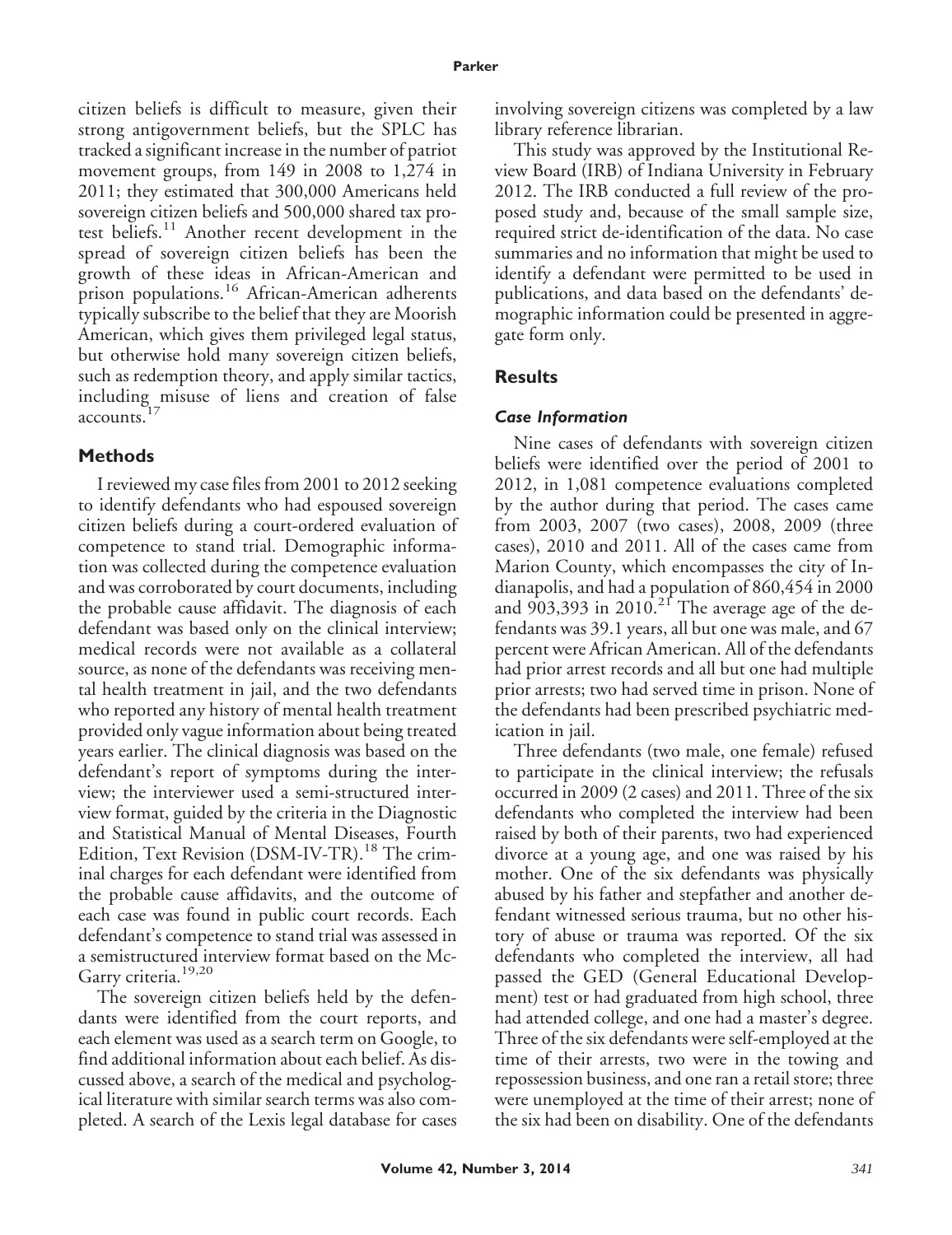had served in the military, but was given an otherthan-honorable discharge after one year. Two of the six defendants who completed the interview had a history of mental health treatment: one had been treated with antidepressant medication for depression and anxiety, and one had been treated with antidepression medication for depression and suicide attempts.

On mental status examination, the six defendants who completed the interview showed no significant cognitive deficits. Each defendant was generally oriented to person, place, and time; had intact shortterm memory, recalling at least three of four words on delayed recall; had intact concentration, based on the ability to state the months of the year in reverse order; and had an adequate fund of knowledge, based on recall of between 4 and 13 recent U.S. presidents.

On the basis of the clinical interview, two of the six defendants who completed the interview had diagnoses of psychiatric disorders: one had delusional disorder and one had recurrent depression. The defendant with delusional disorder was the first sovereign citizen evaluated by the author and was the only sovereign citizen defendant ruled incompetent to stand trial. Three defendants had diagnoses of substance abuse disorders (two with alcohol and cannabis abuse and one with alcohol dependence, cannabis abuse, and opiate abuse). One defendant had no diagnosis.

The underlying charges for the nine defendants ranged from attempted murder to refusal to identify. Three defendants were charged with at least one violent offense (attempted murder, burglary, and battery); the others were charged with nonviolent offenses (check fraud, driving under the influence, probation violation, refusal to identify, possession of marijuana, or driving with a suspended license). The most serious charge faced by each defendant was: B felony (one defendant), C felony (2 defendants), D felony (4 defendants), and misdemeanor (2 defendants). Each of the defendants eventually pleaded guilty to or was found guilty of one or more charges, although one defendant was ordered to a diversion program after pleading guilty. The charges against two defendants were dismissed, but each simultaneously pleaded to or was found guilty of separate charges. Two defendants appealed their convictions up to the Indiana Supreme Court, without success.

During the competence evaluations, the defendants raised a variety of sovereign citizen beliefs (Table 1), and each defendant put forward a unique

| Table 1 Sovereign Citizen Beliefs of Individual Defendants |  |  |  |  |  |  |  |
|------------------------------------------------------------|--|--|--|--|--|--|--|
|------------------------------------------------------------|--|--|--|--|--|--|--|

| Sovereign Citizen Belief               | Defendant  |
|----------------------------------------|------------|
| Uniform Commercial Code                | 2, 3, 5, 7 |
| Immune due to status as corporation    | 1, 3, 5    |
| Admiralty court                        | 4, 5, 7, 8 |
| Gold fringe on flag                    | 4, 5, 7    |
| Copyright on or value to name          | 2, 6, 9    |
| Use of capital letters in writing name | 2, 5       |
| Accepted for value                     | 3, 6       |
| Office of the person                   | 4, 7       |
| Secured party                          | 7,8        |
| Fourteenth Amendment                   |            |
| Redemption                             | 2          |
| Moorish American                       | 3          |
| Gold standard and House Resolution 192 | 8          |
| Driver's license not needed            | 9          |

combination of such beliefs. Although three defendants refused to complete the clinical interview, two of them engaged in a brief discussion of their sovereign citizen beliefs during their refusal; information on the third defendant's beliefs was drawn from the reason she stated for her refusal and from the probable cause affidavit. Four defendants made reference to the Uniform Commercial Code, three of whom believed they were corporations and thus immune from prosecution. Four defendants believed the criminal courts were actually admiralty courts; three of these defendants mentioned the gold fringe on the U.S. flag in courtrooms as evidence of this status.

#### *Court Decisions*

All of the 71 court decisions identified by Lexis with the search phrase sovereign citizens were from federal courts. There were nine decisions from U.S. courts of appeal: four from the Seventh Circuit and one each from the Second, Fifth, Sixth, Ninth and Federal Circuit Courts. Four decisions came from U.S. tax courts and four from courts of federal claims. The remaining 54 decisions came from U.S. district courts in 25 states and the District of Columbia: 9 decisions came from New Jersey, 5 from North Carolina, 4 each from California and Georgia, 3 from Michigan, Missouri, Texas, and Wisconsin, and 2 from Florida, Maryland, and South Carolina; 13 states and the District of Columbia had one decision each. A majority of the decisions (47, 66%) were handed down in this decade: 11 (15%) in the 2000s, 10 (14%) in the 1990s, 2 (3%) in the 1980s, and 1 (2%) in the 1970s.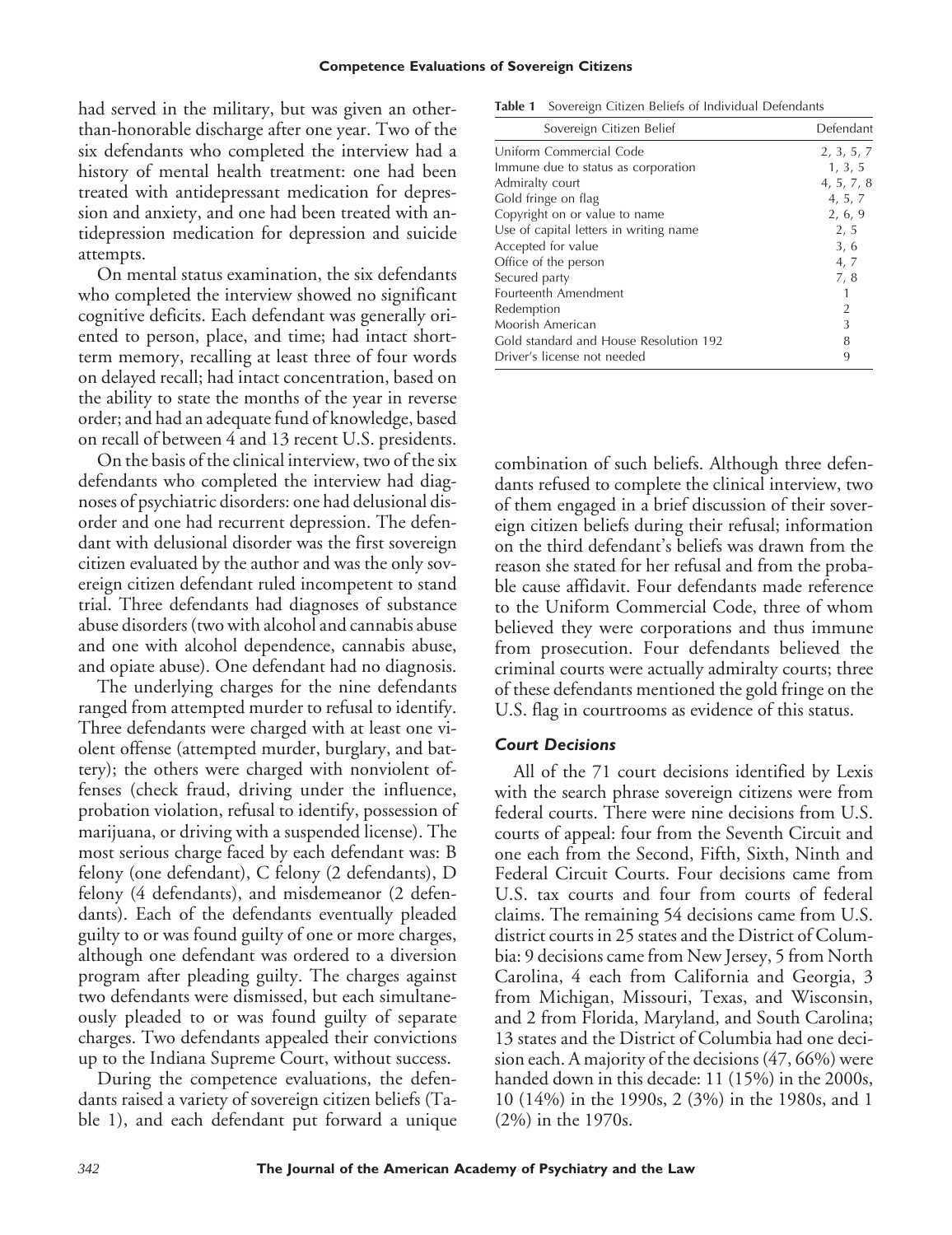The claims involved in the court decisions reflected the political leanings of sovereign citizens and the growth of sovereign citizen beliefs in African-American and prison populations. Of the 54 district court decisions, 16 (30%) cases involved nonpayment of taxes, 15 (28%) involved Moorish-American claims, 9 (17%) involved a mortgage or foreclosure, 6 (11%) came from traffic violations, and  $4$  (7%) were filed by prisoners; the remaining 4 cases did not fit in any of these categories. All nine of the New Jersey District Court decisions involved Moorish-American claims, and all were decided in 2011 or 2012. All but 2 of the 15 cases involving Moorish-Americans were decided in 2011 or 2012. Of the nine appellate court decisions, three involved tax cases, two involved convictions for mail fraud related to false liens, two involved traffic violations, and one each involved a claim of admiralty court jurisdiction and a federal murder trial. The federal claims court cases concerned a prison inmate who claimed redemption, as well as cases involving a civil claim for \$185,000,000, a challenge to birth certificates and social security numbers, and a claim for a tax refund. Overall, 27 (38%) of the 71 identified cases involved taxes.

Two of the decisions involved competence to stand trial. In a 2011 case, *United States v. Cordell*, 22 the defendant was found incompetent to stand trial after a brief examination by a psychiatrist found him to be paranoid and delusional. The defendant made a statement to the court after the finding, in which he mentioned "secured party," "creditor status relative to the government," and "corporate fiction." He later submitted a letter to the court referring to "conditional acceptance for value," referring to "proposed settlement of the case as a commercial party." The psychiatrist then completed a more extensive evaluation of the defendant that showed "evidence of a thought disorder, specifically paranoid and grandiose delusional thinking" which would "interfere with his ability to assist his counsel in his defense." During the interviews, the defendant claimed "his birth certificate had been pledged to the Secretary of the Treasury" and that court participants in the case were violating copyright law. The defendant was subsequently evaluated by a Bureau of Prison (BOP) psychologist, who, after administering several tests, including the Evaluation of Competency to Stand Trial-Revised (ECST-R), found that the defendant did not have a mental disease or defect. The psychologist testified that he was familiar with sovereign citizens, had previously evaluated adherents to these beliefs, and had found that such defendants do not necessarily have a mental disease. The magistrate who heard the case recommended that Cordell be found competent to stand trial, although "The Court has no doubt that Mr. Cordell is a difficult client." The magistrate's report and recommendation were subsequently approved and adopted by the court.<sup>22</sup>

In 2012, the magistrate judge's report and recommendation in *United States v. Hall<sup>23</sup>* was handed down. The defendant, charged with possession of cocaine with intent to distribute, had been ordered to undergo evaluation of competence and sanity at a federal detention center, but was uncooperative with the testing. The forensic psychologist who evaluated the defendant testified that Hall did not have a mental disorder and that his defense strategy "is not based on confused or delusional thinking." The magistrate noted that, instead, "Defendant appears to have chosen a strategy increasing in popularity among criminal defendants in Federal Courts," in which they claim the court does not have jurisdiction, based on the United States' abandoning the gold standard in 1933, or they invoke the Uniform Commercial Code, or they use the phrases "secured party creditor" and "sovereign citizen." Hall had adopted a "pattern of non-cooperation and frivolous motions." The magistrate observed that Hall "exhibited organized, rational, sequential, and coherent thought processes" and, based on his observation and the psychologist's report and testimony, recommended that Hall be found competent to stand trial. The court later adopted this report. $^{23}$ 

#### *Sovereign Citizen Beliefs*

#### *Common Law Courts*

Common law generally refers to a system of law based on precedents and not statutes. Sovereign citizens, however, believe that common law derives from the American Revolution, which freed the colonists from the British monarchy and made each colonist sovereign over his own property. Under this definition of common law, no court ruling or government statute or regulation can deprive a citizen of his common law rights, particularly with regard to property.<sup>24</sup> Thus, to sovereign citizens today, common law refers to a separate system of laws, designed to protect individual property rights. They also be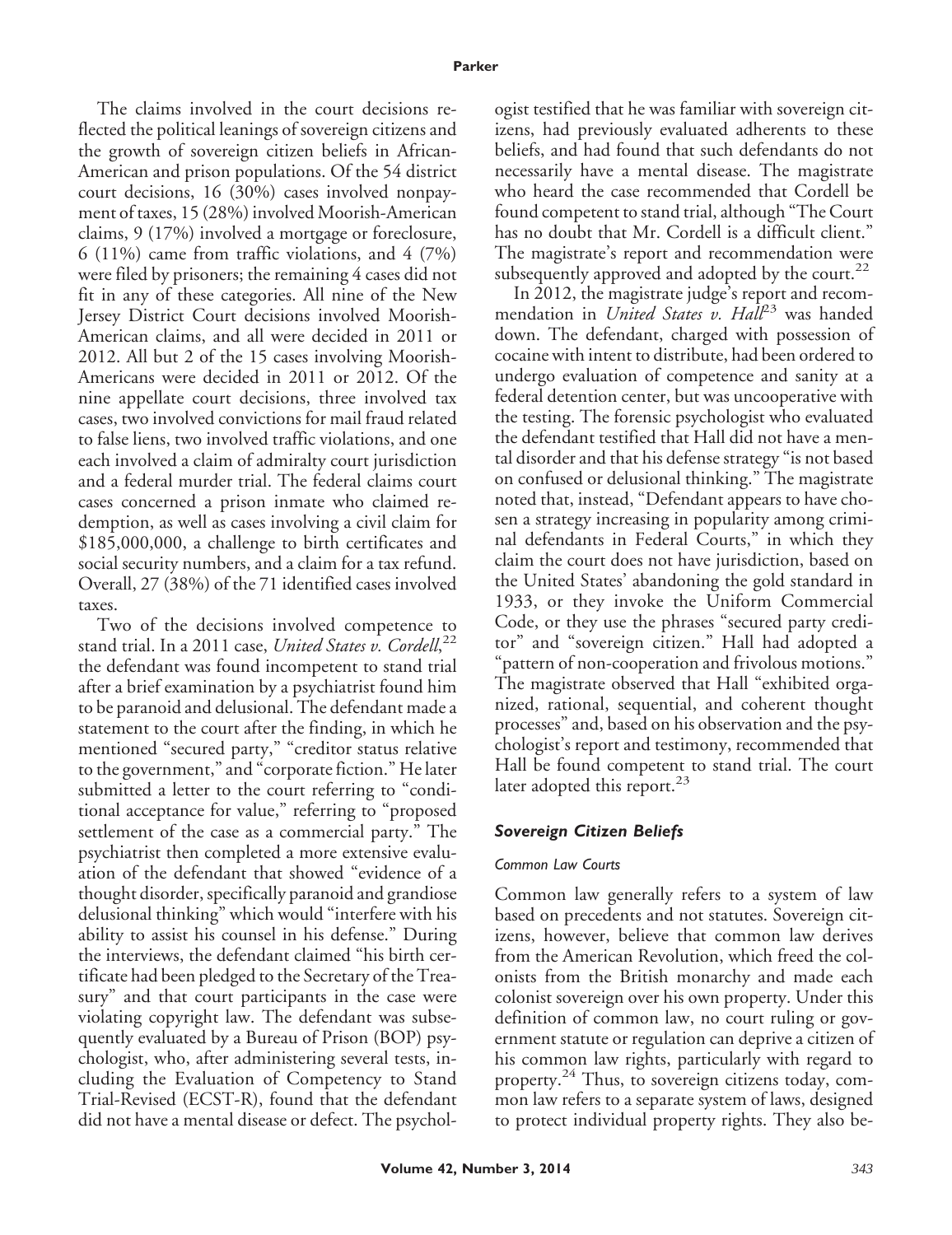lieve that these rights have been eroded by the Thirteenth and Fourteenth Amendments and the Civil Rights Act of 1866, which sovereign citizens believe transformed the U.S. court system from its common law heritage into a corrupted system based on commercial or admiralty law. Common law courts created by sovereign citizens and militia groups are based on their understanding of common law and have been used as instruments of paper terrorism to issue summons, impose fines, and dismiss convictions from other courts.<sup>24</sup>

#### *Common Law Liens*

Common law adherents use the tactic of filing common law property liens to attack lawyers, judges, and government officials who seek to challenge the authority of the common law courts or to enforce tax laws and government regulations, such as zoning laws. To sovereign citizens, the filing of a lien on a target's property is an attractive strategy, for it avoids any interaction with the judicial system. Sovereign citizens believe the filing of the lien means the target "must either successfully rebut [the] commercial law affidavit, convene a common law jury, or pay the lien."<sup>24</sup> Such liens are not legitimate but require considerable time, effort, and money to remediate, once they are discovered.

#### *The Fourteenth Amendment*

The Fourteenth Amendment was ratified in 1868 and guaranteed U.S. citizenship to former slaves, among other important rights. To sovereign citizens, though, the Fourteenth Amendment shifted all Americans from the status of being citizens of individual states to being citizens of a corporate entity, the federal government. However, they believe that this change in status can occur only if a citizen voluntarily agrees to give up common law rights by seeking licenses or permits, paying taxes, or holding a Social Security number. A citizen can revoke these licenses and numbers and thus regain common law rights and become a sovereign citizen, immune to the judicial system and state and federal government.<sup>12</sup> One offshoot of this interpretation of the Fourteenth Amendment is the belief among white supremacist sovereign citizens that African Americans are not eligible to be sovereign citizens, as they did not hold common law rights before passage of the Fourteenth Amendment.

African-American sovereign citizens, though, often claim they are Moorish American or members of a Moorish church, which they believe gives them privileged status, equivalent to that of Native Americans and similar to that of a sovereign citizen.<sup>17</sup> These sovereign citizens overlook the deeply racist foundation of the sovereign citizen movement and instead build on the holdings of the Moorish Science Temple of America, which is a small religious sect founded in 1913 by a man who changed his name to Noble Drew Ali. Ali was not antigovernment but believed Moorish Americans should be recognized as full citizens of the United States, not as descendants of slaves, as was very common at the time. The group splintered after Ali's death in 1929 but remains active to this day. African-American sovereign citizens who claim they are Moorish American often add Arab suffixes (e.g., -El, -Bey, and -Ali) to their names and claim that the police and courts have no jurisdiction over them. They may carry unique driver's licenses or cards proclaiming their right to travel freely.<sup>17</sup>

# *The (Missing) Thirteenth Amendment*

Sovereign citizens often use "hidden history" as justification for their beliefs, and the idea that lawyers, judges, and legislators have conspired to obscure important laws is a prominent theme in sovereign citizen writings.<sup>24</sup> The "missing" Thirteenth Amendment holds a prominent place in this pantheon, as this proposed amendment, which was never adopted, would have denied American citizenship to anyone who possessed or accepted a title of nobility. Since sovereign citizens believe that lawyers hold a title of nobility, signified by the use of Esq. after their names, in sovereign citizens' eyes lawyers are not legal citizens of the United States. Sovereign citizens typically represent themselves in court proceedings and are loathe to accept the assistance of attorneys.

#### *Admiralty Law*

Sovereign citizens believe that, because of the corruption of the common law by the Fourteenth Amendment and the abandonment of the gold standard in 1933, the state and federal courts in the United States are actually military or admiralty courts that administer both the law of the sea and the law of international commerce.<sup>25</sup> To sovereign citizens, the key symbol of the true identity of the court system is the presence of a gold fringe on the American flag in all courtrooms. Despite the more reasoned analysis of the subject by flag experts, which holds that the gold fringe is purely decorative and has no inherent mean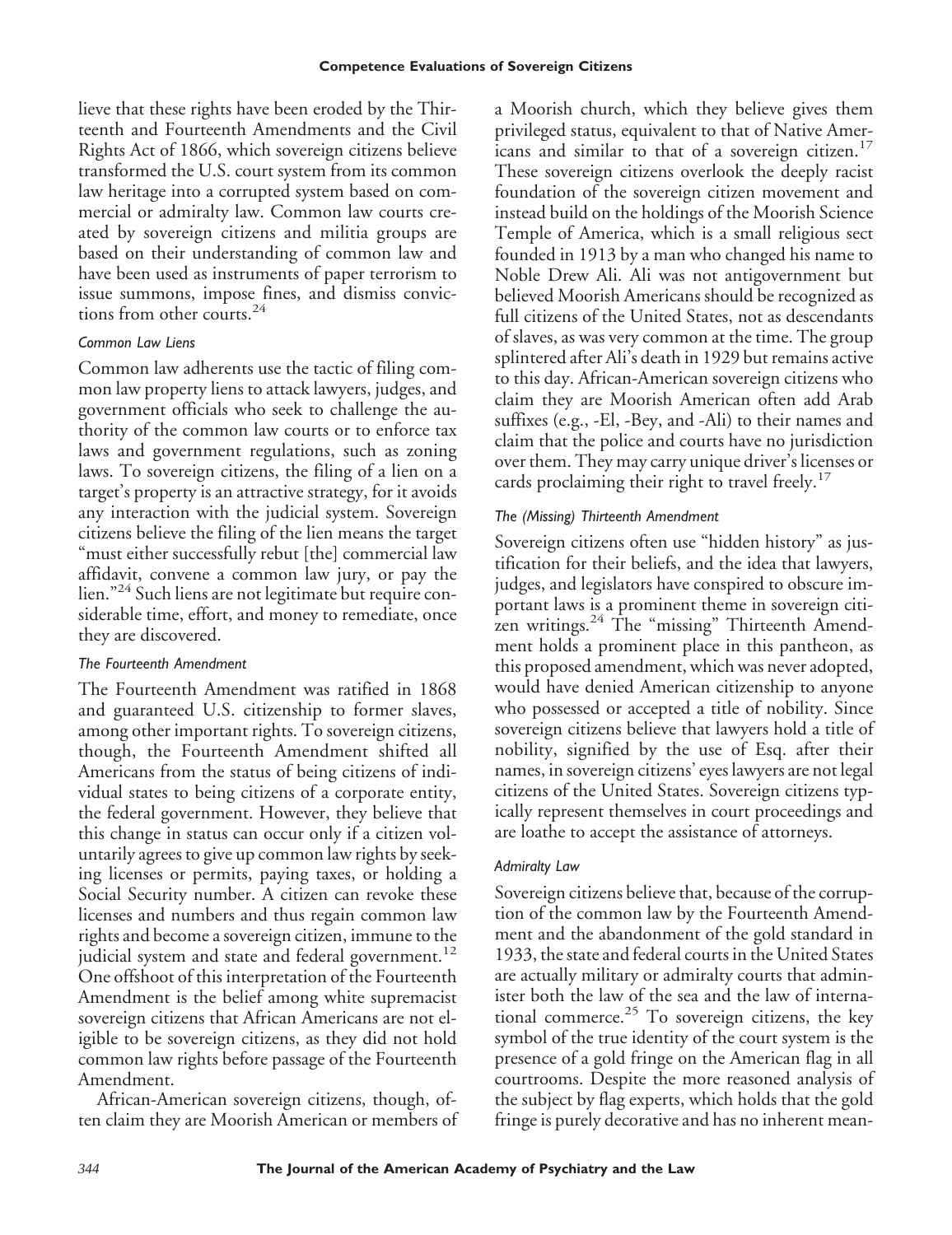ing or symbolism, adherents persist in their interpretation of the fringe on the flag.<sup>26</sup>

# *Redemption Theory*

Sovereign citizens believe the U.S. government went bankrupt in 1933 when it passed House Resolution 192, which took the currency off the gold standard. Instead of gold, the government backed the dollar with the "full faith and credit" of the U.S. government, which means, to sovereign citizens, that the federal government collateralized its own citizens as payment for the debt created by the bankruptcy of the United States.<sup>11</sup> To use individuals as collateral, the sovereign citizen believes that the government files the birth certificates of its citizens as registered securities with the Department of Commerce, thus creating a secret U.S. Treasury account for each citizen with a value of \$630,000, or some larger value.<sup>25</sup> They hold that proof of the role of the birth certificate is evident in the use of all capital letters for the name, the security paper used, and the presence of registry numbers on the certificate.<sup>25</sup> In their theory, individuals can gain access to their secret treasury accounts, which are known as strawman accounts, by freeing themselves from this corporate entity and becoming a sovereign citizen, or flesh-and-blood human being. By doing so, the sovereign citizen can use this account to pay his bills, thus redeeming the value of the account.

# *Accepted for Value*

Once an individual becomes a sovereign citizen, he can gain access to his secret account by filing the appropriate documents with the U.S. Treasury. Although this strategy has never actually succeeded, the key documents are believed to be a bill of exchange and a copy of one's birth certificate, along with other key forms. The identity and preparation of the appropriate forms to send to the U.S. Treasury to access one's secret account has spawned an ongoing scam of selling these forms and the instructions to complete them, often in seminars or classes.<sup>27</sup> Once the process is completed, sovereign citizens believe that they can write "accepted for value" on bills to pay them from their secret treasury account. In addition, since the courts are under either admiralty or commercial law, all court transactions are commercial in nature and can be discharged by writing the phrase on the document.<sup>25</sup>

# *Uniform Commercial Code (UCC)*

The UCC holds particular significance for sovereign citizens, as they believe it is the mechanism that converts legal events into commercial transactions. Sovereign citizens believe filing forms under the Uniform Commercial Code, particularly the UCC-1, with state authorities, is another strategy to gain access to one's secret treasury account.<sup>25</sup> Adherents may also use the UCC-1 to file liens based on the judgments of common law courts. This tactic has prompted several states to pass laws allowing prompt resolution of such fraudulent claims.<sup>28</sup>

# *Use of Capital Letters*

Sovereign citizens believe the name of a flesh-andblood person is written with initial capital letters only and that the use of all capital letters refers to the corporate entity or strawman. Since the use of all capital letters for names is common on birth certificates and legal documents, including probable cause affidavits, to sovereign citizens, the use of the upper case means that these documents refer to corporate entities and not to the actual sovereign citizen.<sup>25</sup> In addition, the use of punctuation in a person's name is thought to signify that the holder is a flesh-andblood person.<sup>25</sup>

# *Office of the Person*

This is a variation on the idea that the government has conspired to prevent its citizens from being free men and women. Sovereign citizens argue that because the statutory definition of person does not include man or woman, criminal statutes apply only to those who hold the office of the person. Governments appoint people to the office of the person through the use of licenses, permits, and state benefits and thus gain the authority to regulate them. People accept this status by answering questions posed to them by state officeholders or government officials, including judges, attorneys, police, and bureaucrats. Sovereign citizens who follow this belief system do not answer questions, particularly those posed by police, attorneys, and judges, but only pose them to others.<sup>29</sup>

#### *License Plates and Drivers Licenses*

Sovereign citizens believe they have a God-given and constitutionally guaranteed right to travel over the land and reject the use of driver's licenses and license plates, to free themselves from the control of the corporate government. They then create their own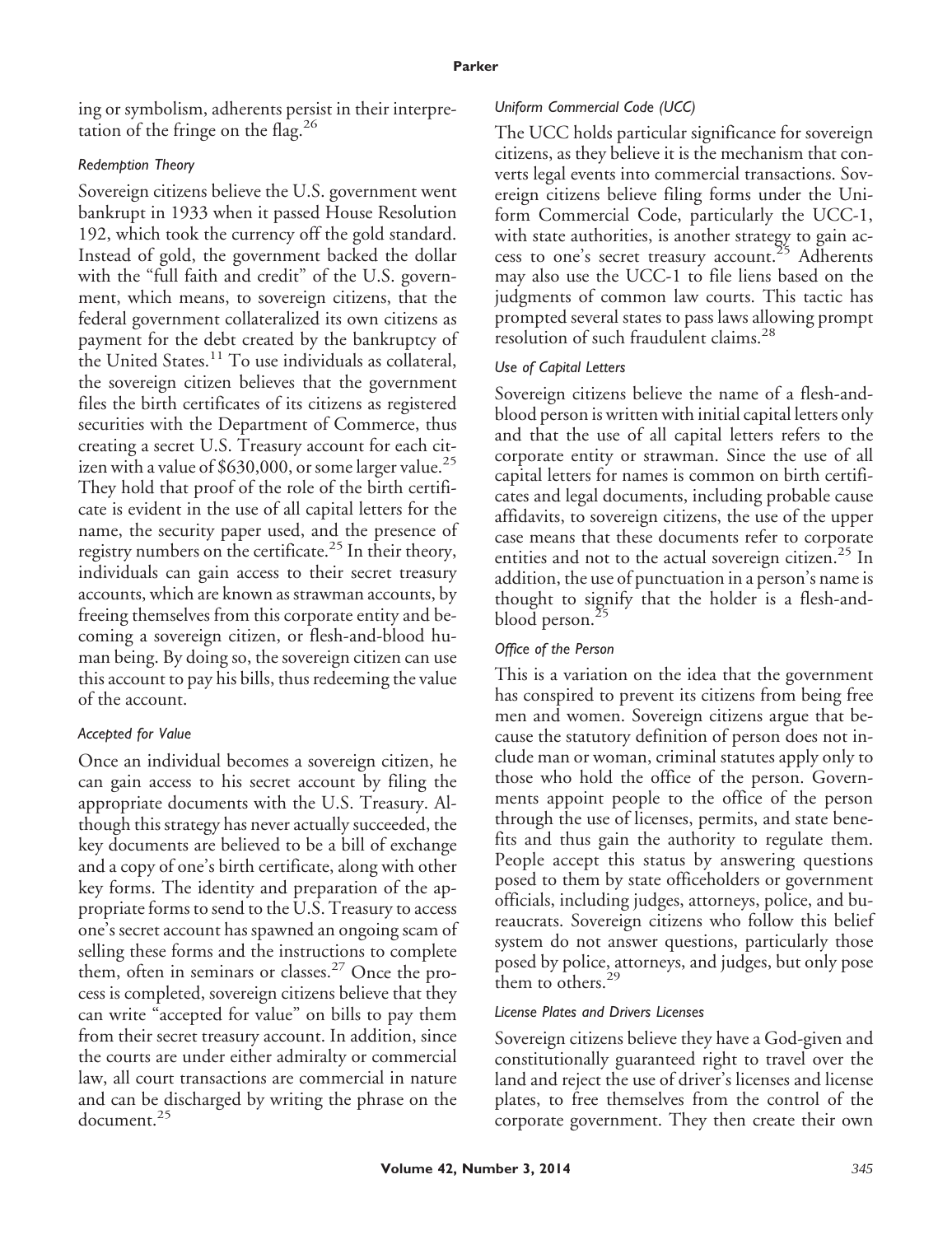license plates and driver's licenses, which can prompt traffic stops by observant police officers. These stops often lead to a frustrating discussion between the officer and the sovereign citizen, who presents a pastiche of quasi-legal, oddly worded arguments to justify his use of false plates and license. While many of these stops are routine, a few have had tragic results, when extremist sovereign citizens, like Jerry Kane, violently resist police efforts to issue a traffic citation.<sup>30</sup> To decrease the risk of such incidents, watchdog organizations and law enforcement agencies have publicized the warning signs that an officer may have pulled over a sovereign citizen.<sup>31</sup>

# **Discussion**

Based on this case series, which was collected by one evaluator over a period of 10 years, sovereign citizen defendants hold a variety of idiosyncratic legal theories and political beliefs that may appear delusional. One must be cautious about drawing conclusions based on a small case series, but examination of the nine competence assessments showed that each defendant held a unique combination of sovereign citizen beliefs. It therefore appears likely that there is no typical sovereign citizen; rather, there is a core group of beliefs that are adopted and adapted by each sovereign citizen. Within the case series, all but one of the sovereign citizen defendants referred for competence evaluation were male and reasonably well educated; most were middle aged, which is consistent with what little is known about sovereign citizens.<sup>16</sup> None of them had a known history of psychosis and, of the six who cooperated with the evaluation, most appeared to have had a relatively normal upbringing. None showed any significant cognitive deficits on mental status examination. From a clinical perspective, the defendants in this group were unremarkable.

The background information on sovereign citizen beliefs was primarily drawn from the websites of two prominent civil rights watchdog organizations and the FBI, and their contents were consistent with one another and appeared reliable. Based on these sources, sovereign citizen beliefs are shared by a large group of adherents, so they are best understood as an extremist political philosophy and not as a psychotic belief system. This puts sovereign citizens into the realm of cross-cultural forensic assessment,<sup>32</sup> based on their shared belief system and their status as outsiders relative to American culture in general. Given

this perspective, it is interesting to note that all of the defendants in this case series came from an urban county and a majority (67%) were African American, even though sovereign citizen beliefs have been, until recently, typically associated with rural settings, and the history of the sovereign citizen movement has strong racist themes. The extension of sovereign citizen beliefs to urban African Americans may be explained by the popularity of these beliefs within jails and prisons, where they are learned from other inmates.<sup>16</sup> Such beliefs gained prominence during high-profile murder trials in Maryland in 2005–  $2009^{33}$  and in Arizona in 2012.<sup>34</sup> The results of a Lexis search were consistent with the recent growth of sovereign citizen beliefs among African Americans, as most of the cases came from the current decade and many of the 2011 and 2012 cases involved Moorish-American claims.

It should be noted that the Anti-Defamation League has reported the spread of sovereign citizen adherents to other countries, including Canada, Australia, New Zealand, and Great Britain,<sup>16</sup> even though the legal systems in those countries are rather different from the U.S. system. Evaluations of defendants who hold sovereign citizen beliefs are facilitated when the evaluator recognizes these beliefs as strongly held political beliefs and discusses them in a nonjudgmental manner, in essence treating them as a cultural identity. As this case series showed, defendants who have sovereign citizen beliefs come from a variety of backgrounds and hold very individual interpretations of the sovereign citizen movement. A forensic clinician who evaluates a sovereign citizen should consider his competence report on such a defendant as a cultural interpretation of the sovereign citizen political culture for the court. It is incumbent on the evaluator to explain the context of the defendant's claims so that the court can make an informed decision about the defendant's competence to stand trial.

The first sovereign citizen evaluated was diagnosed with delusional disorder, based on the fixed nature of his evidently false beliefs about the legal system. In retrospect, it is quite likely that this defendant did not truly meet criteria for a diagnosis of delusional disorder, in that his beliefs were not as unique as they appeared to be on first impression. Similarly, the first evaluator in *United States v. Cordell* believed the defendant was delusional and incompetent; a subsequent evaluator, who was familiar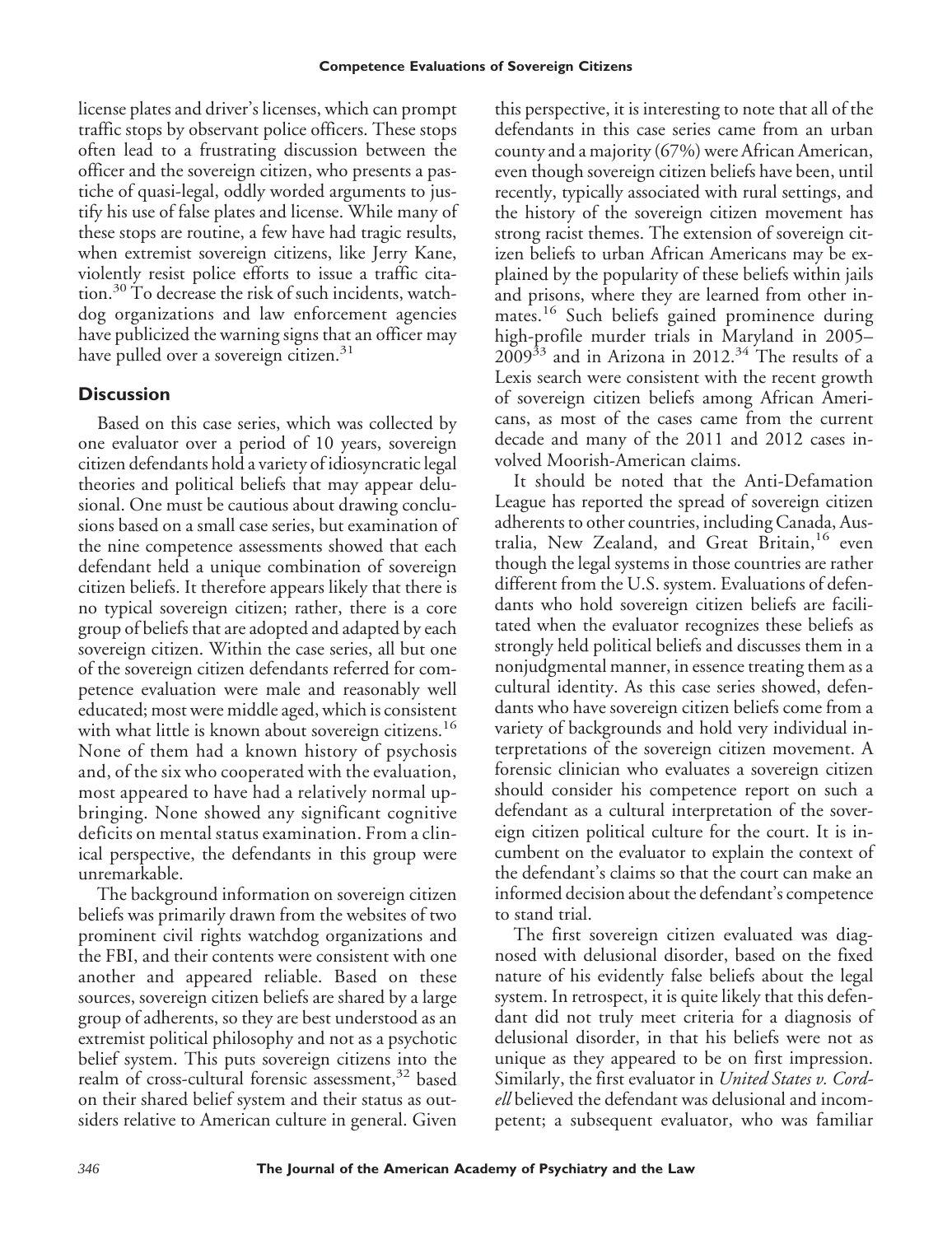with sovereign citizen beliefs, made no diagnosis of a mental disorder and felt that the defendant was competent to stand trial.<sup>21</sup> Since sovereign citizen beliefs are akin to a shared belief system, sovereign citizens can be understood as members of a cultural group. They thus do not qualify for a diagnosis of a psychotic disorder based only on the nature of the shared beliefs. The first sovereign citizen defendant evaluated was also thought to be incompetent to stand trial at the time of the evaluation, because of his apparent delusional disorder, although in retrospect, with the benefit of additional information about sovereign citizen beliefs, this defendant was almost certainly competent to stand trial. Once it became clear that defendants who espouse sovereign citizen beliefs share a set of quasi-legal beliefs that are derived from an extreme political philosophy, subsequent defendants who held similar beliefs were not diagnosed with a psychotic disorder and were not ruled incompetent to stand trial.

The diagnoses of the six sovereign citizen defendants who completed the interview were all based solely on the clinical interview portion of the competence evaluation, which is typically achieved in one session lasting one to two hours. Given the relative brevity and the forensic context of the assessments, additional clinical interviews of the defendants might have revealed more diagnoses, particularly in the realm of the personality disorders. Collateral interviews of friends and family might have yielded pertinent information about possible diagnoses as well.

It is important to note that during the study period sovereign citizen beliefs were a rare cause for assessment of competence to stand trial in Marion County, Indiana, as only a handful of cases were identified out of the nearly 40,000 criminal cases processed every year in the Superior Court system.<sup>35</sup> Indeed, this case series was self-limiting; as judges became aware of sovereign citizen beliefs and were able to recognize them in court, referrals for evaluation of competence declined. Based on the SPLC estimate of the prevalence of people who hold sovereign citizen beliefs in the United States, the cases in this series thus likely represented only a very small percentage of such individuals in Marion County. Indeed, sovereign citizen beliefs are thought to be fairly common in Indiana, for in 2012 the Indiana Secretary of State reported that his office regularly received documents requesting recognition as a sovereign citizen.<sup>36</sup>

When the topic of sovereign citizens was presented to an Indiana Judicial Conference meeting in April 2012, all of the nearly 50 judges in the room, most from rural counties, had had direct experience with sovereign citizens in their courtrooms, in both criminal and civil matters, which is consistent with the general understanding of sovereign citizen beliefs as being most strongly supported in rural settings. The rural judges' familiarity with these beliefs and their adherents most likely contributed to the report of most that they had adopted strategies for handling the idiosyncratic beliefs, statements, and behaviors of sovereign citizens, by simply rejecting their strange interpretations of the Constitution and state laws and reminding the defendants of the authority of the court. Indeed, very few of these judges had requested psychiatric evaluation of sovereign citizens, and none of the judges from rural counties had done so. The defendants in the current case series were referred by judges who were not familiar with sovereign citizen beliefs. From that perspective, although the defendants in the cases in this series may seem inconsistent with the larger population of sovereign citizens, they may be typical of the defendants who could be seen as incompetent by a particular court. The Indiana judges at the conference all agreed that their sovereign citizen cases had presented significant challenges to their courts, as these cases often required more time than usual to resolve, both in court and administratively. The time consumed in these matters is not trivial, as sovereign citizens often attempt to overwhelm the court by filing multiple and extensive motions and court documents, as has been recently noted in Indiana and Oklahoma.<sup>37,38</sup> The judges also noted that frustrated prosecutors may dismiss a case against a sovereign citizen to prevent further waste of resources, which in turn emboldens sovereign citizens to persist in use of their strategies.

# **Conclusion**

Familiarity with the basic tenets held by sovereign citizens, should prevent inaccurate assessment of defendants who hold these beliefs if they are referred for evaluation of competence to stand trial. Based on the findings of this case series, a defendant who puts forward sovereign citizen beliefs in court or during a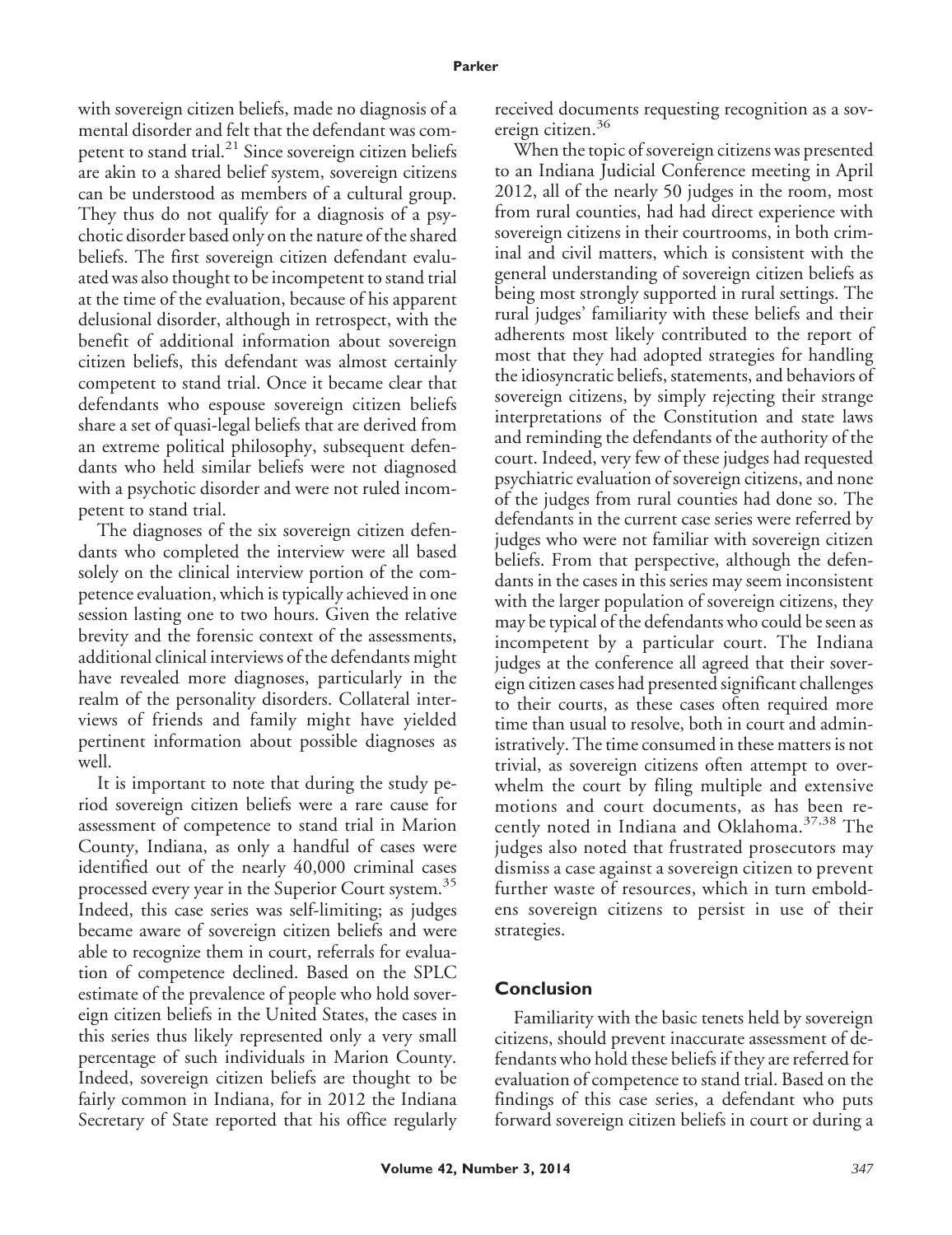competence assessment is unlikely to lack the capacity to understand the nature and objectives of criminal proceedings or to be unable to assist his attorney.

#### **References**

- 1. Extremism in America: Christian Identity. New York, Anti-Defamation League, 2005. Available at http://www.adl.org/learn/ext\_us/ Christian\_Identity.asp?xpicked-4&item-Christian\_ID. Accessed July 17, 2014
- 2. Barkun M: The Christian Identity movement. Intelligence Files. Montgomery, AL: Southern Poverty Law Center, 2014. Available at http://www.splcenter.org/get-informed/intelligence-files/ide ology/christian-identity/the-christian-identity-movement. Accessed July 17, 2014
- 3. Extremism in America: Tax protest movement. New York: Anti-Defamation League, 2005. Available at http://www.adl.org/learn/ ext\_us/tpm.asp. Accessed July 17, 2014
- 4. Levitas D: Tracing the opposition to taxes in America. Intelligence Report 104. Montgomery, AL: Southern Poverty Law Center, Winter 2001. Available at http://www.splcenter.org/get-informed/ intelligence-report/browse-all-issues/2001/winter/untaxingamerica. Accessed July 17, 2014
- 5. Cheek v. United States, 498 U.S. 192 (1991)
- 6. United States v. Snipes, 611 F.3d 855 (11th Cir. 2010), cert. denied, 131 S. Ct. 2962 (2011)
- 7. Hate group expert Daniel Levitas discusses Posse Comitatus, Christian Identity movement and more. Montgomery, AL: Southern Poverty Law Center. Intelligence Report 90. Spring 1998. Available at http://www.splcenter.org/get-informed/intelligencereport/browse-all-issues/1998/spring/roots-of-common-law ?page-0,1. Accessed July 17, 2014
- 8. Pitcavage M: Every man a king: the rise and fall of the Montana Freemen. The Militia Watchdog, May 6, 1996. New York: Anti-Defamation League. Available at http://www.adl.org/mwd/freemen.asp. Accessed July 17, 2014
- 9. Buchanan S: James Wickstrom faces attacks, continues to preach Christian Identity doctrine. Intelligence Report 116. Montgomery, AL: Southern Poverty Law Center, Winter 2004. Available at http://www.splcenter.org/get-informed/intelligence-report/ browse-all-issues/2004/winter/return-of-the-pastor. Accessed July 17, 2014
- 10. Extremism in America: The militia movement. New York: Anti-Defamation League, 2005. Available at http://www.adl.org/learn/ ext\_us/Militia\_M.asp?LEARN\_Cat=Extremism&LEARN\_ SubCat = Extremism\_in\_America&xpicked=4&item=mm. Accessed July 17, 2014
- 11. Sovereign citizens movement. Intelligence Files Montgomery, AL: Southern Poverty Law Center, 2014. Available at http:// www.splcenter.org/get-informed/intelligence-files/ideology/ sovereign-citizens-movement. Accessed July 17, 2014
- 12. Extremism in America: sovereign citizen movement. New York: The Anti-Defamation League, 2005. Available at http://www. adl.org/learn/ext\_us/scm.asp?xpicked-4. Accessed May 1, 2013
- 13. The Second Wave: Return of the Militias. A Special Report. Montgomery, AL: Southern Poverty Law Center, August 2009. Available at http://www.splcenter.org/get-informed/publications/ splc-report-return-of-the-militias. Accessed July 17, 2014
- 14. Potok M: The Patriot movement explodes. Intelligence Report 145. Montgomery AL: Southern Poverty Law Center, Spring 2012. Available at http://www.splcenter.org/get-informed/ intelligence-report/browse-all-issues/2012/spring/the-yearin-hate-and-extremism. Accessed July 17, 2014
- 15. FBI: Sovereign citizens, a growing domestic threat to law enforcement. Law Enforcement Bulletin. Washington, DC: Federal Bureau of Investigation, Counterterrorism Analysis Section, September 2011. Available at http://www.fbi.gov/stats-services/ publications/law-enforcement-bulletin/september-2011/sovereigncitizens. Accessed July 17, 2014
- 16. The lawless ones: resurgence of the sovereign citizen movement. Special Report (ed 2). New York: Anti-Defamation League, 2012. Available at http://www.adl.org/assets/pdf/combating-hate/Lawless-Ones-2012-Edition-WEB-final.pdf. Accessed July 17, 2014
- 17. Nelson L: Sovereigns in black. Intelligence Report 143. Montgomery AL: Southern Poverty Law Center, Fall 2011. Available at http://www.splcenter.org/get-informed/intelligence-report/ browse-all-issues/2011/fall/-sovereigns-in-black. Accessed July 17, 2014
- 18. American Psychiatric Association: Diagnostic and Statistical Manual of Mental Disorders, Fourth Edition, Text Revision. Washington, DC: American Psychiatric Association, 2000
- 19. Lipsitt PD, Lelos D, McGarry AL: Competency for trial: a screening instrument. Am J Psychiatry 128:105–9, 1971
- 20. McGarry AL, Curran WJ: Competency to stand trial and mental illness. Rockville, MD: National Institute of Mental Health, 1973
- 21. Marion County Population Change 2000 –2010. Indianapolis and Marion County. Indianapolis, IN: Official website. Available at http://www.indy.gov/eGov/City/DMD/Planning/Stats/ Census/Pages/population.aspx. Accessed July 17, 2014
- 22. United States v. Cordell, No. 11– 03006-01-CR-S-GAF, 2011 U.S. Dist. Lexis 69861 (W.D. Mo. May 9, 2011)
- 23. United States v. Hall, 2012 U.S. Dist. Lexis 35493 (2012)
- 24. Pitcavage M: Common law and uncommon courts: overview of the common law court movement: hidden history as justification. The Militia Watchdog, July 25, 1997. New York: Anti-Defamation League. Available at http://www.adl.org/mwd/common.asp. Accessed July 17, 2014
- 25. The sovereigns: a dictionary of the peculiar. Intelligence Report 139. Montgomery, AL: Southern Poverty Law Center, Fall 2010. Available at http://www.splcenter.org/get-informed/intelligencereport/browse-all-issues/2010/fall/sovereign-idioticon-a-dictionary-of-the. Accessed July 17, 2014
- 26. About the Gold Fringe on the American Flag. Army Study Guide. Foster City, CA: Quin Street, Inc. Available at http:// www.armystudyguide.com/content/army\_board\_study\_guide\_ topics/flags/about-the-gold-fringe-on-.shtml. Accessed July 17, 2014
- 27. Common Fraud Schemes: Redemption/Strawman/Bond Fraud. Washington, DC: Federal Bureau of Investigation, undated. Available at http://www.fbi.gov/scams-safety/fraud/fraud#rsbf. Accessed July 17, 2014
- 28. Young CA: Minnesota has new weapons in fight against paper terrorism. The Hennepin Lawyer, August 28, 2007. Available at http://hennepin.timberlakepublishing.com/article.asp? article-1148. Accessed July 17, 2014
- 29. The Official State Office Known as "Person". The Jailhouse Lawyer. Available at http://www.angelfire.com/az/sthurston/ officeoftheperson.html. Accessed July 17, 2014
- 30. McNab JJ: Sovereign Citizen Kane. Intelligence Report 139. Montgomery, AL: Southern Poverty Law Center, Fall 2010. Available at http://www.splcenter.org/get-informed/intelligencereport/browse-all-issues/2010/fall/sovereign-citizen-kane. Accessed July 17, 2014
- 31. The sovereigns: tips for law enforcement. Intelligence Report 139. Montgomery, AL: Southern Poverty Law Center Intelligence Report, Fall 2010. Available at http://www.splcenter.org/getinformed/intelligence-report/browse-all-issues/2010/fall/tipsfor-law-enforcement. Accessed July 17, 2014